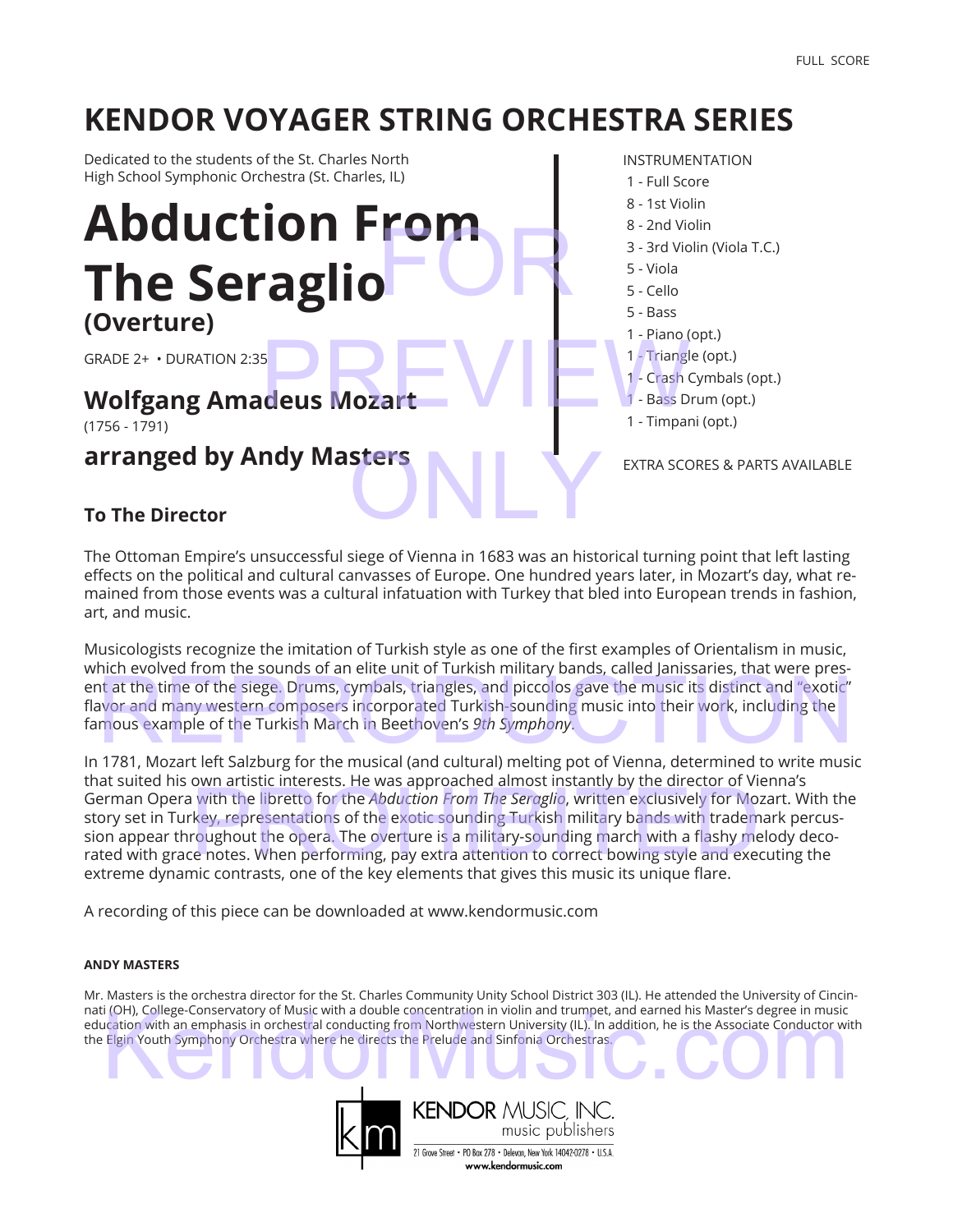#### **(Overture)** Grade 2+<br>duration 2:35 **Abduction From The Seraglio** KENDOR PRESENTS

**FULL SCORE**

**Wolfgang Amadeus Mozart arranged by Andy Masters**



COPYRIGHT © 2021 BY ALMITRA MUSIC CO., INC. (ASCAP) - USED BY PERMISSION ALL RIGHTS RESERVED - INTERNATIONAL COPYRIGHT SECURED - MADE IN U.S.A. SOLE SELLING AGENT: KENDOR MUSIC, INC., DELEVAN NY 14042 U.S.A.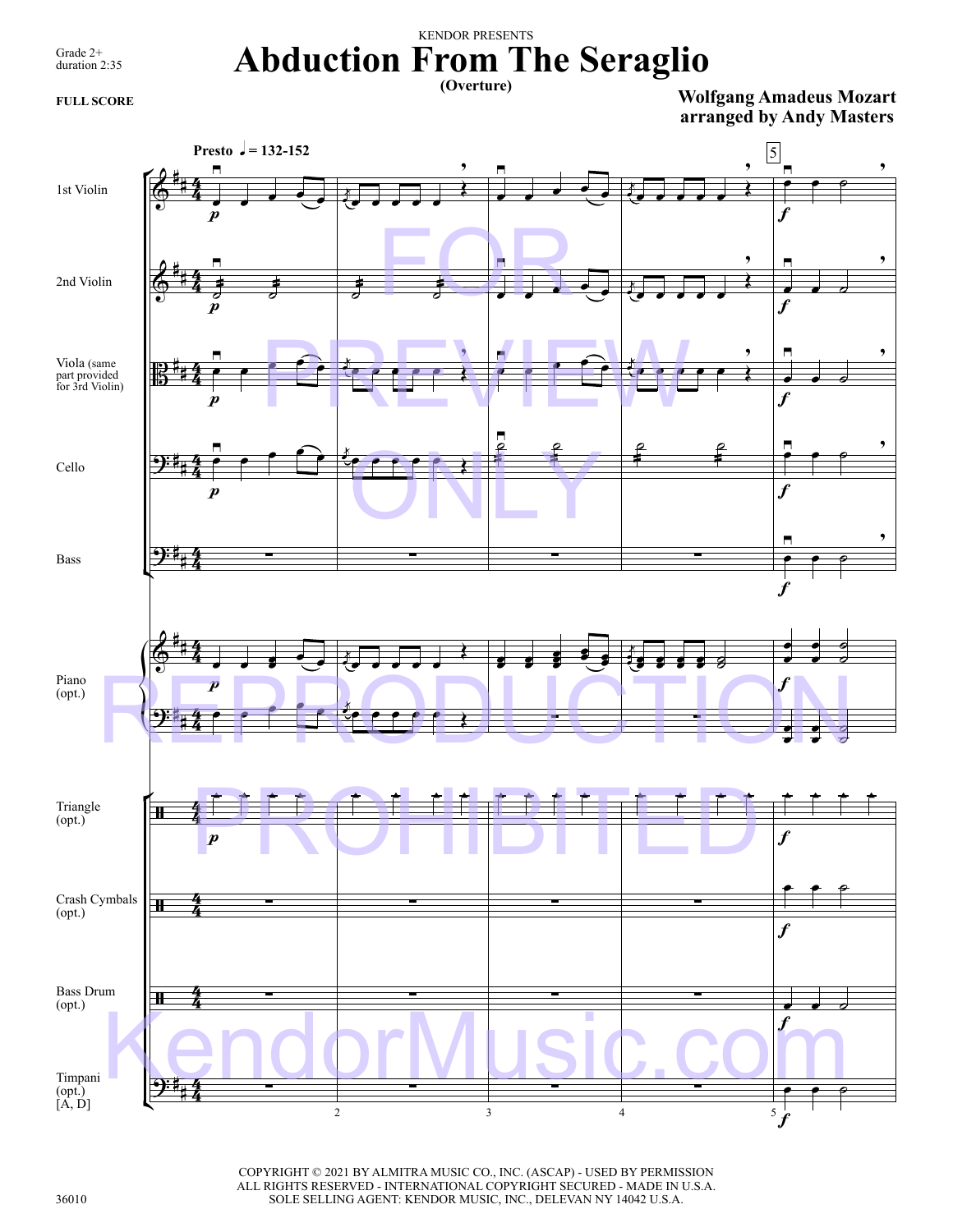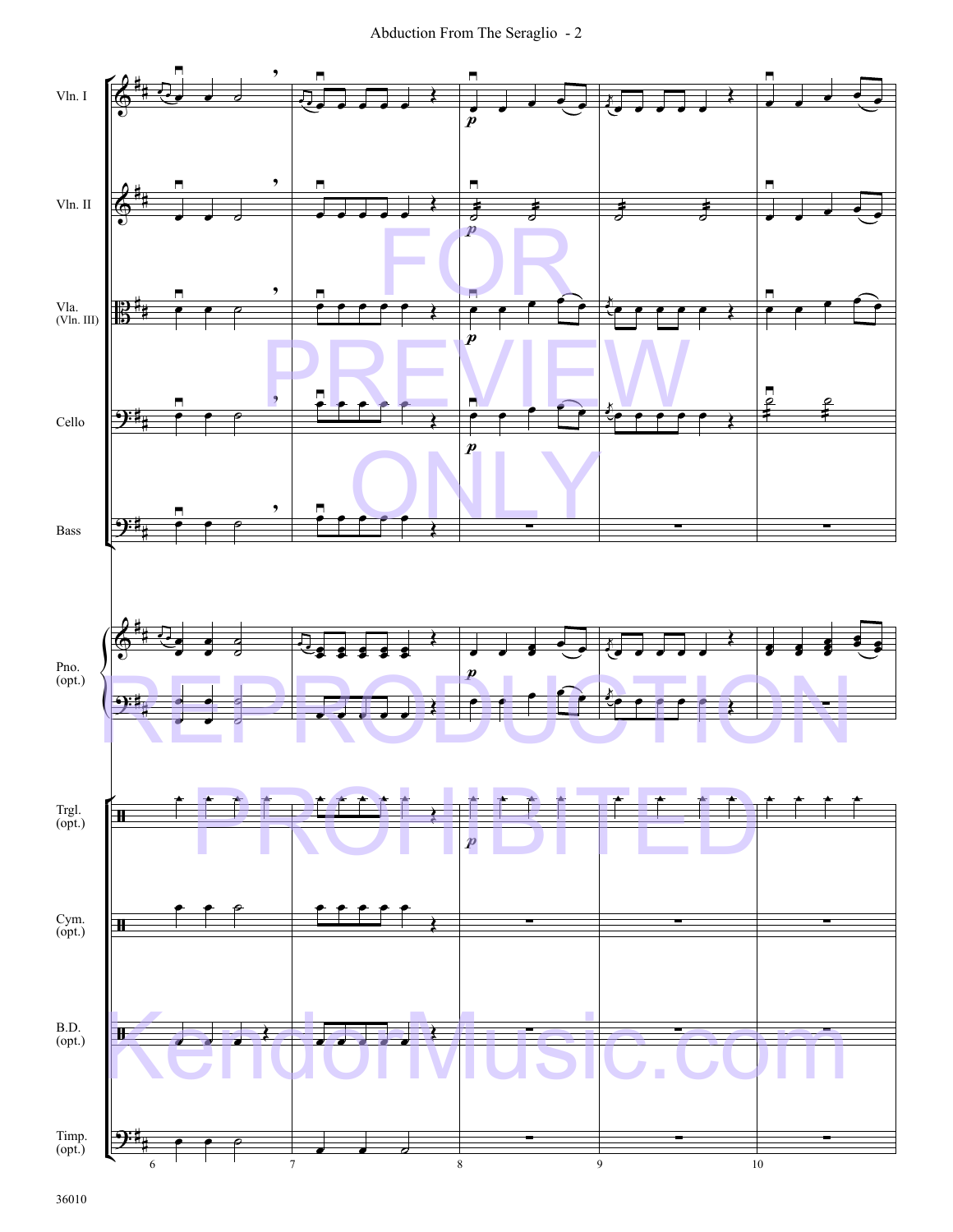Abduction From The Seraglio - 3

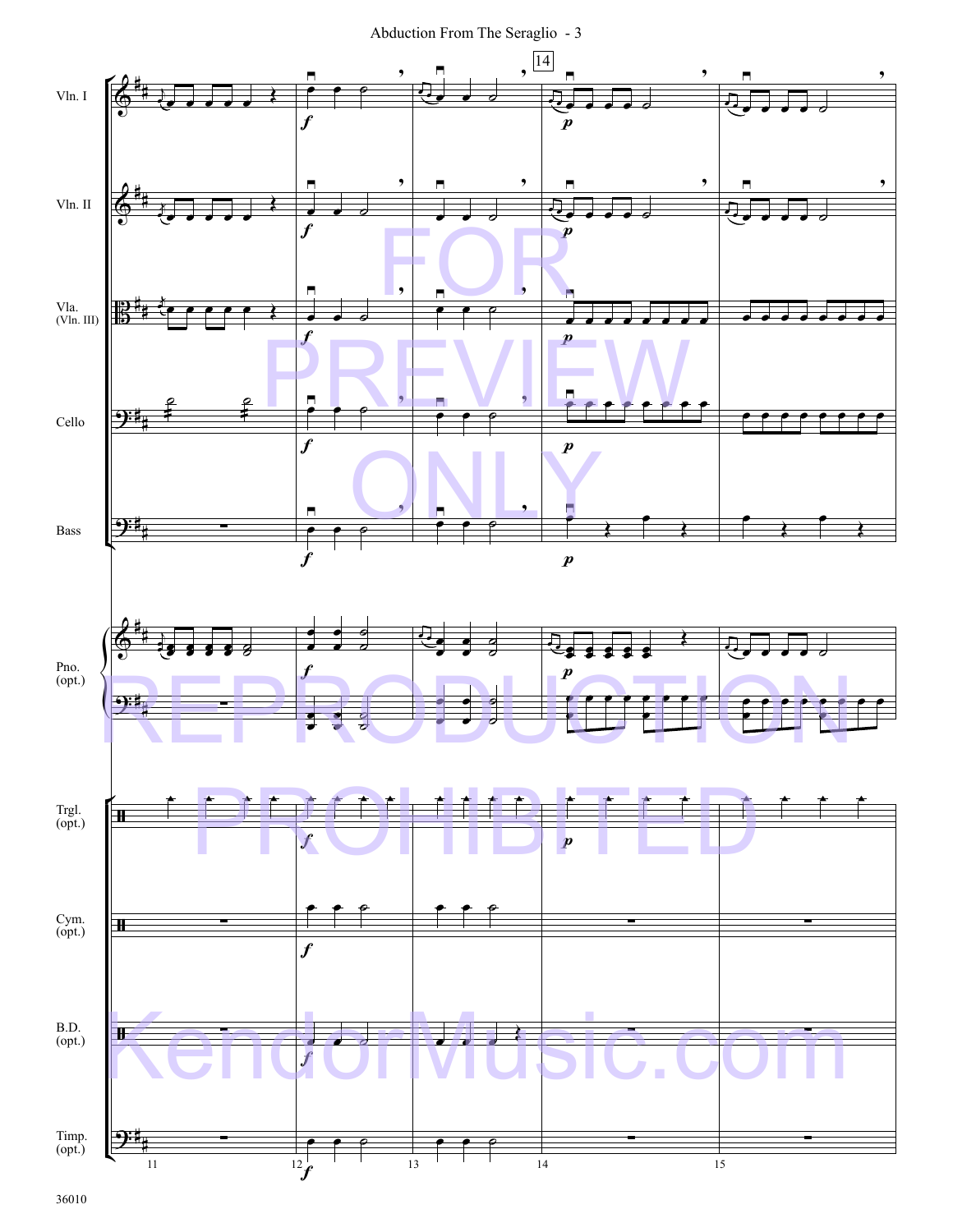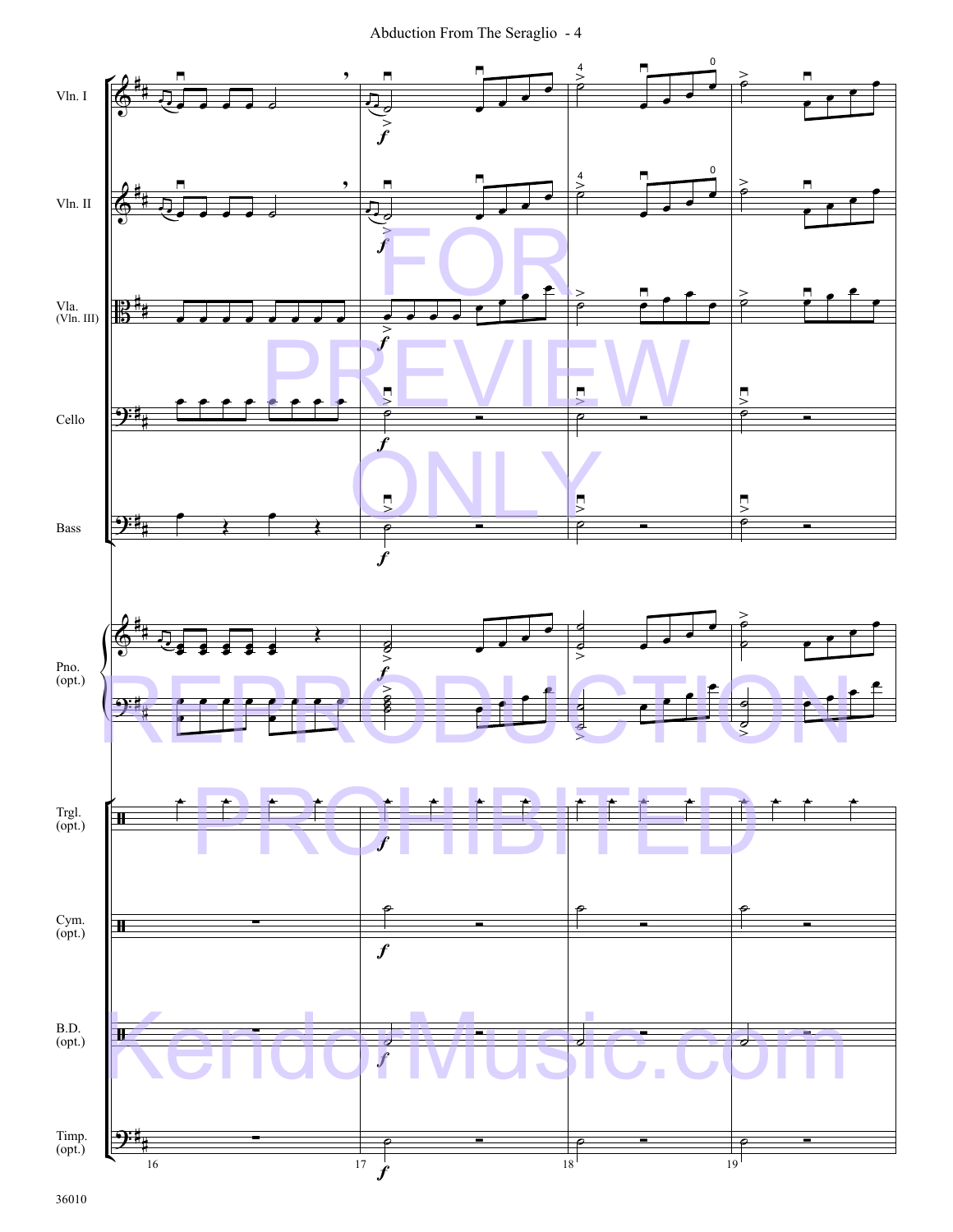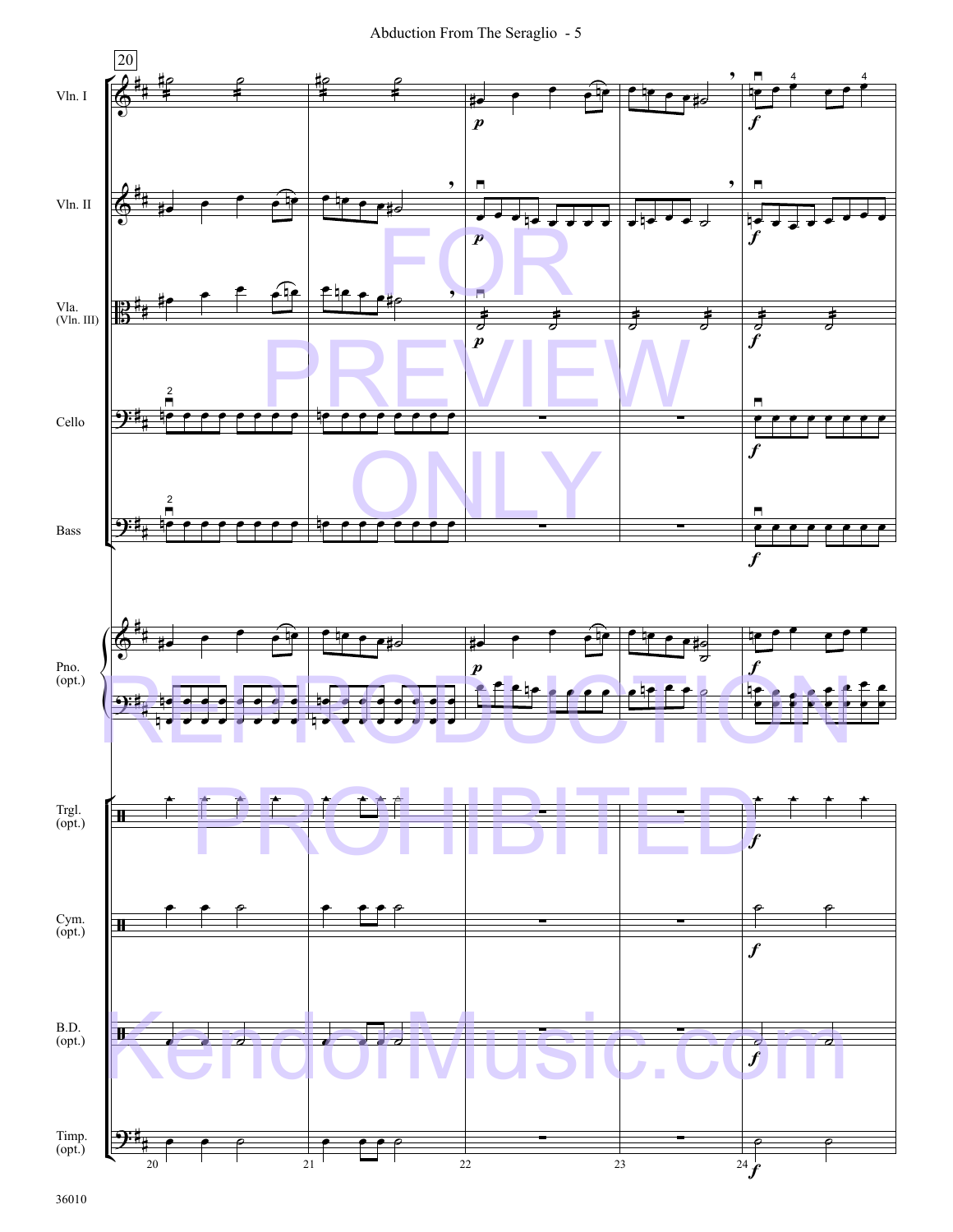Abduction From The Seraglio - 6

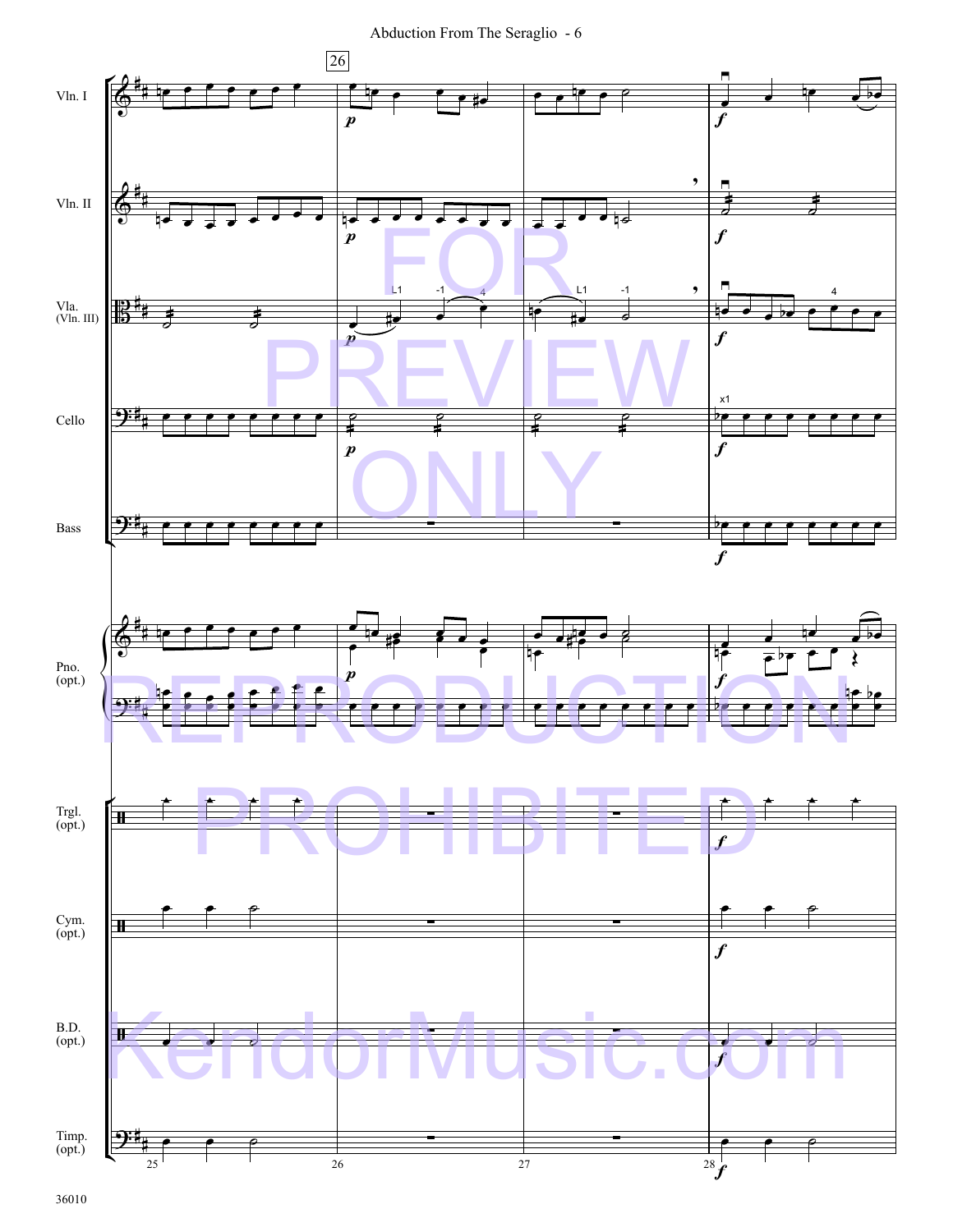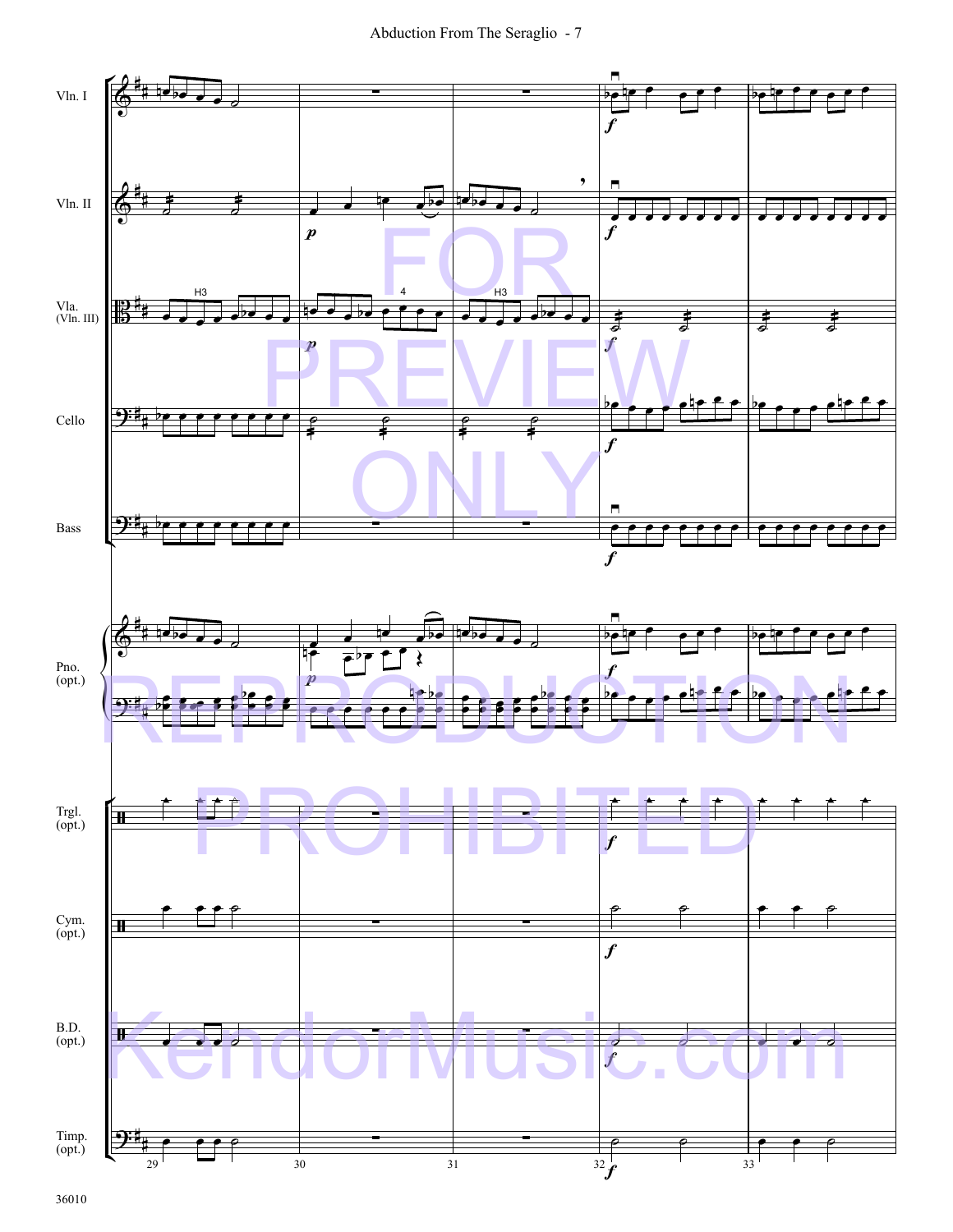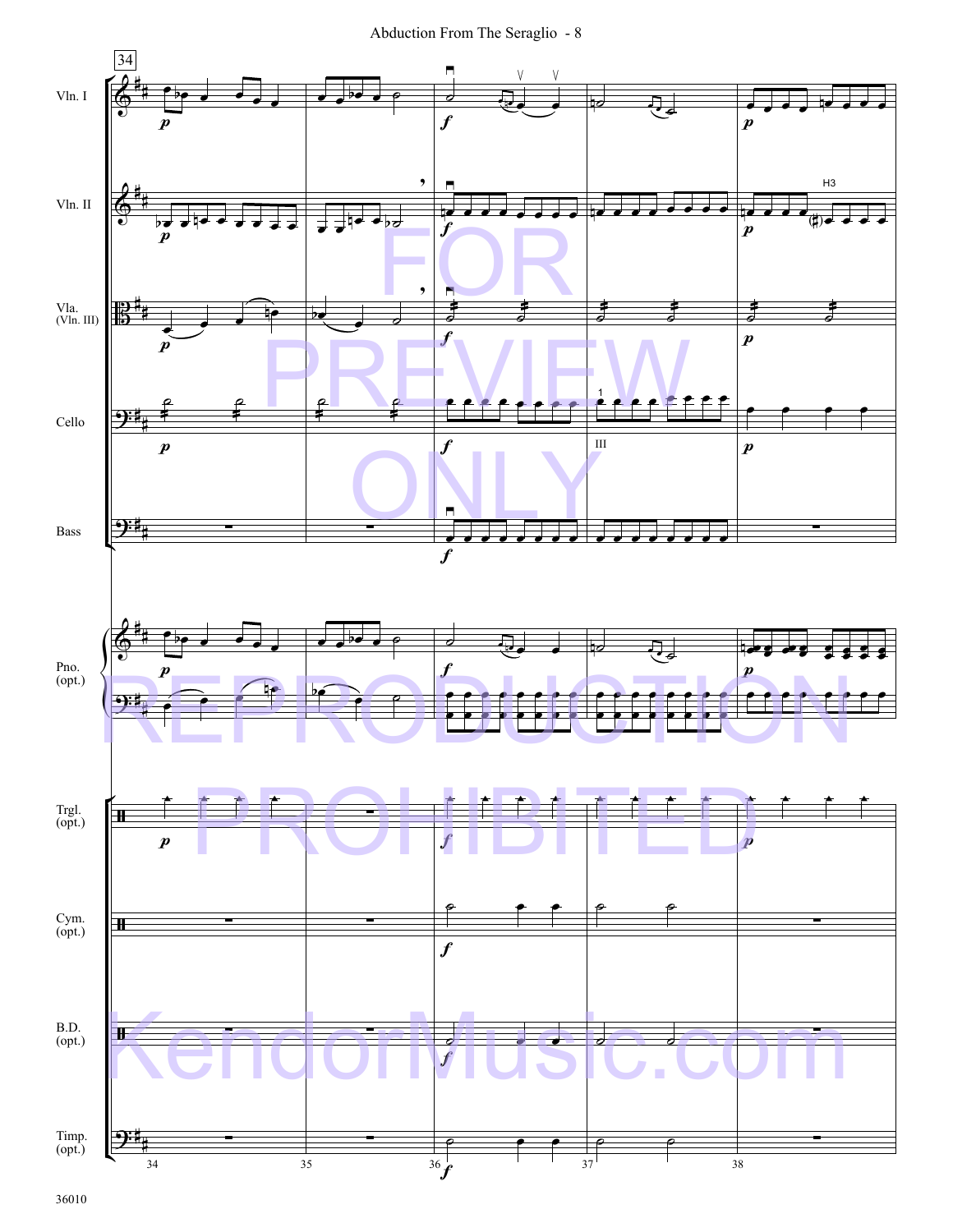Abduction From The Seraglio - 9

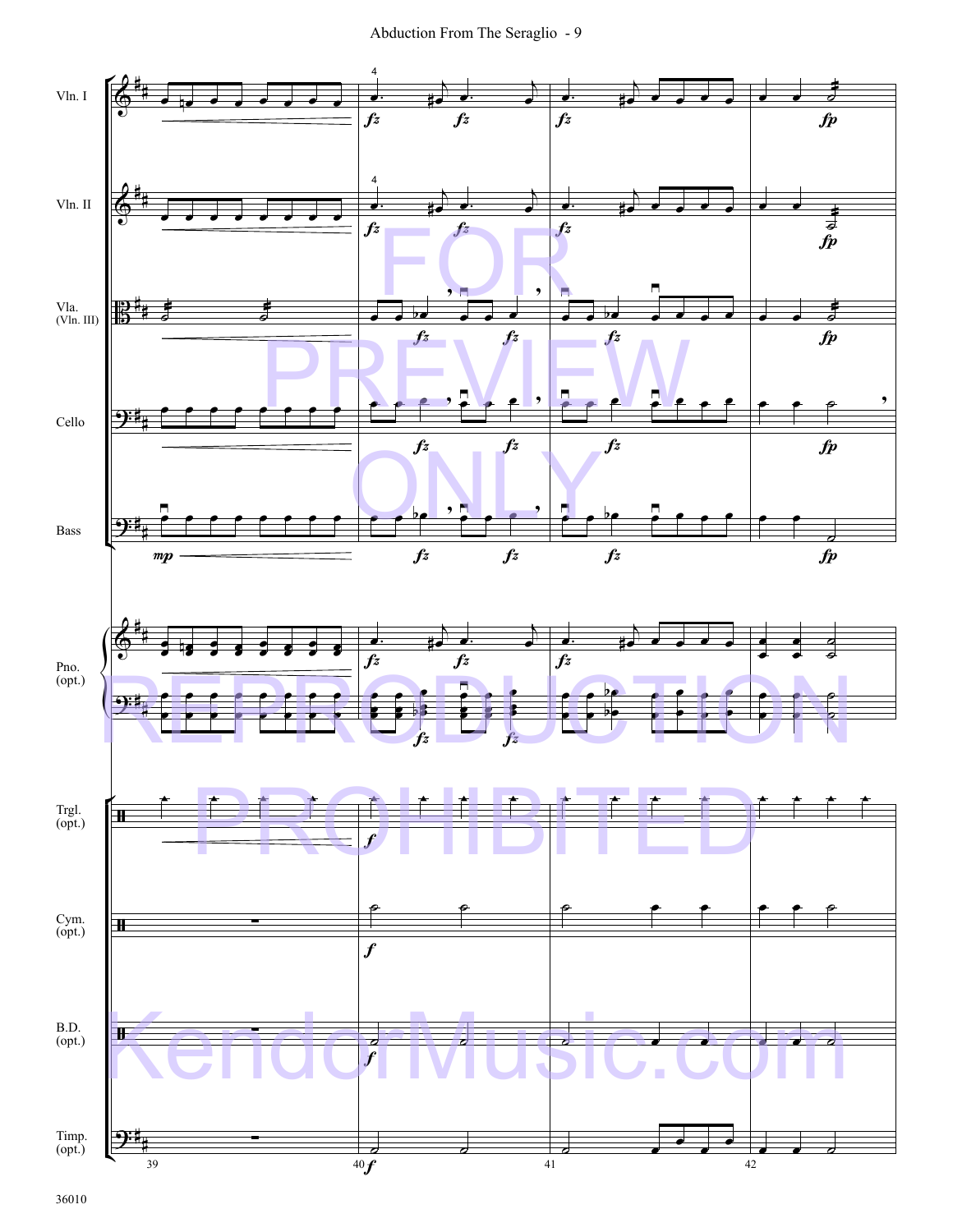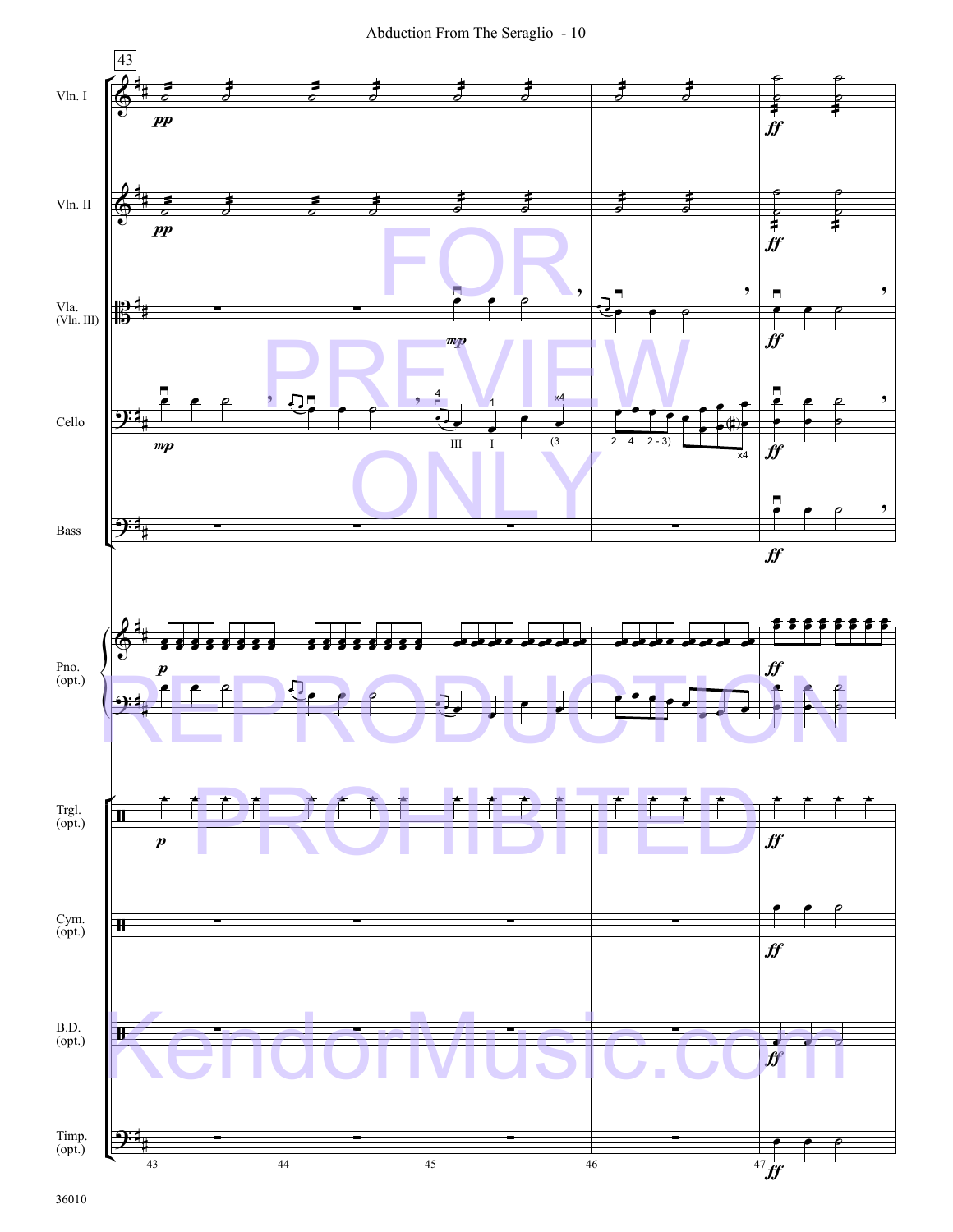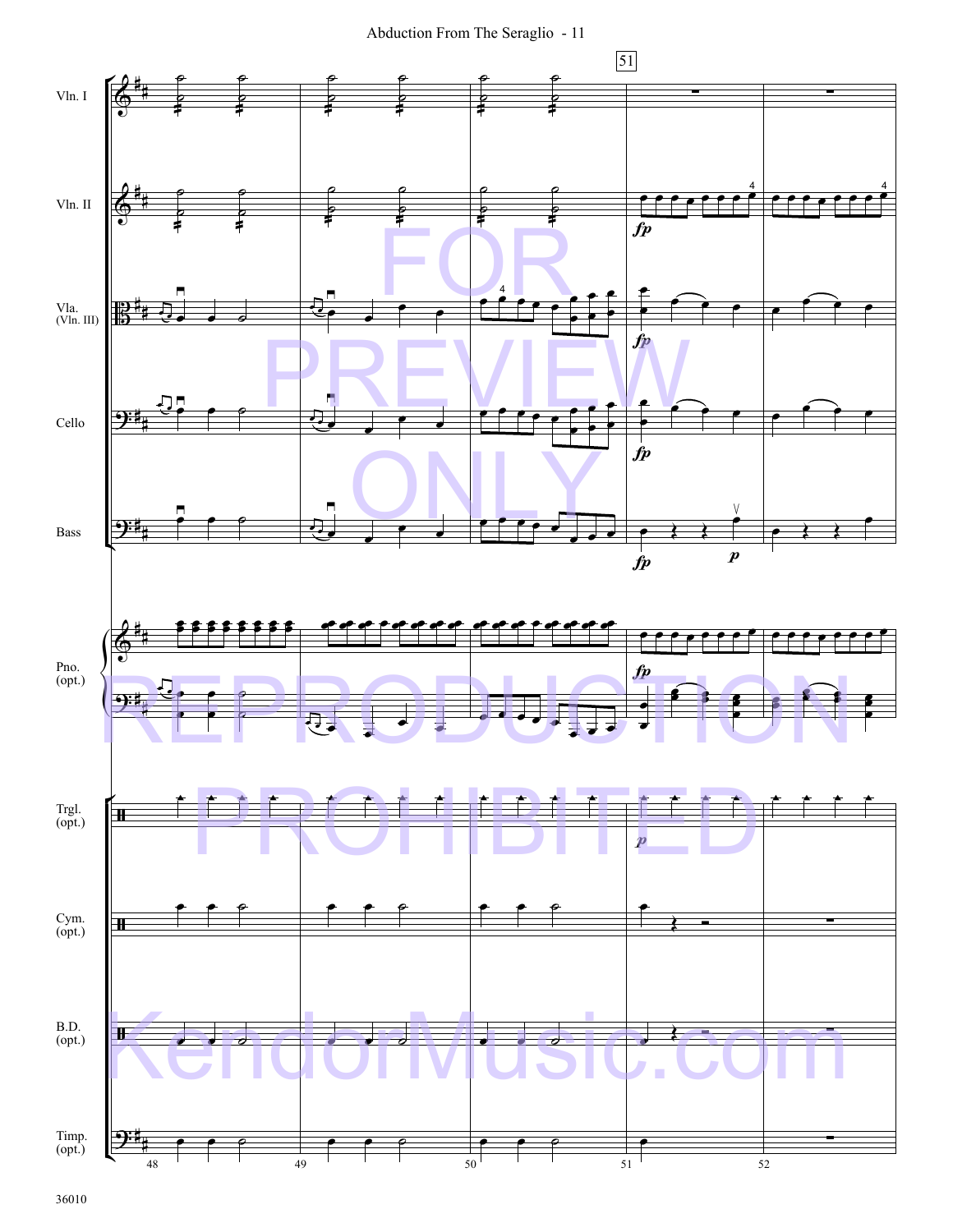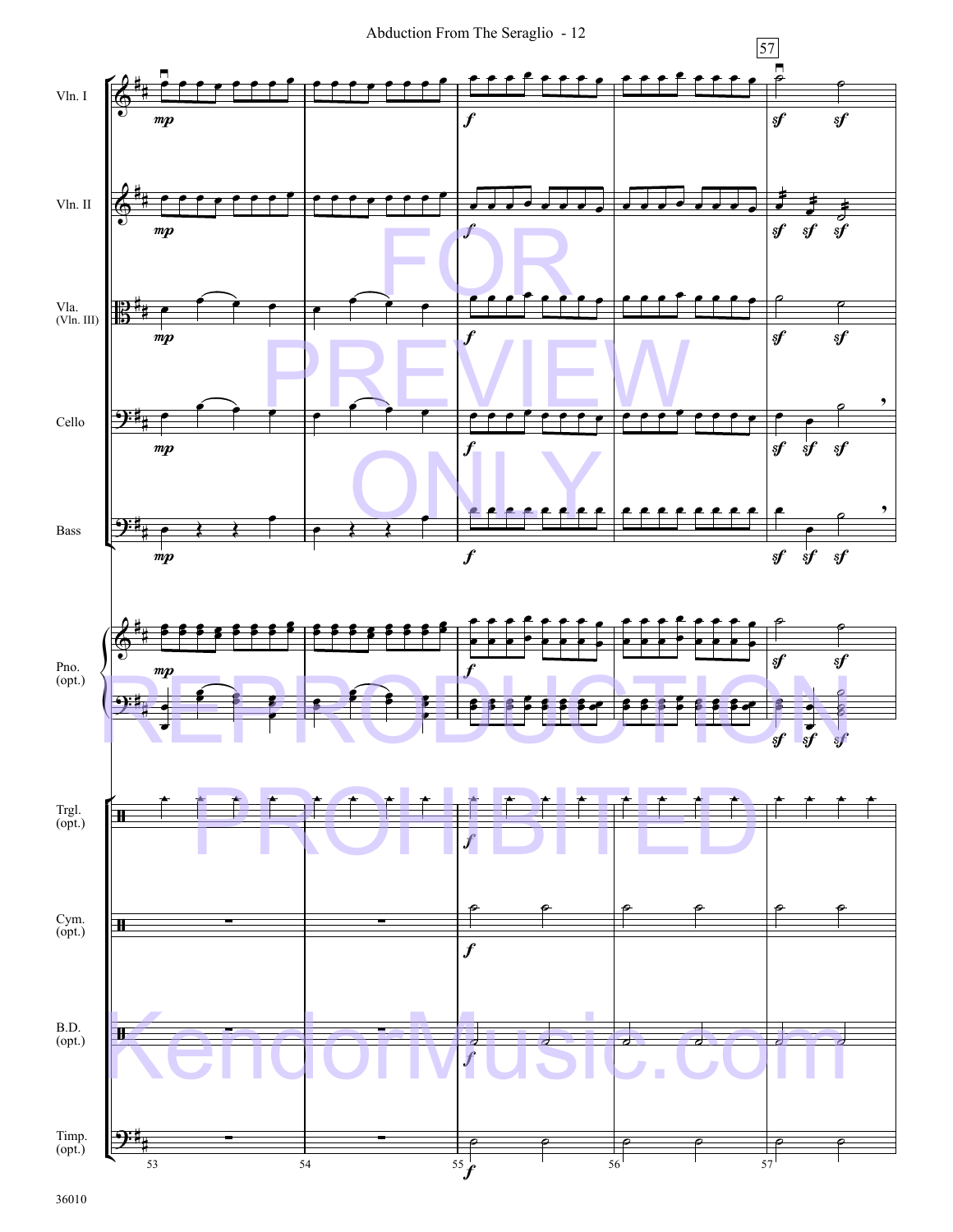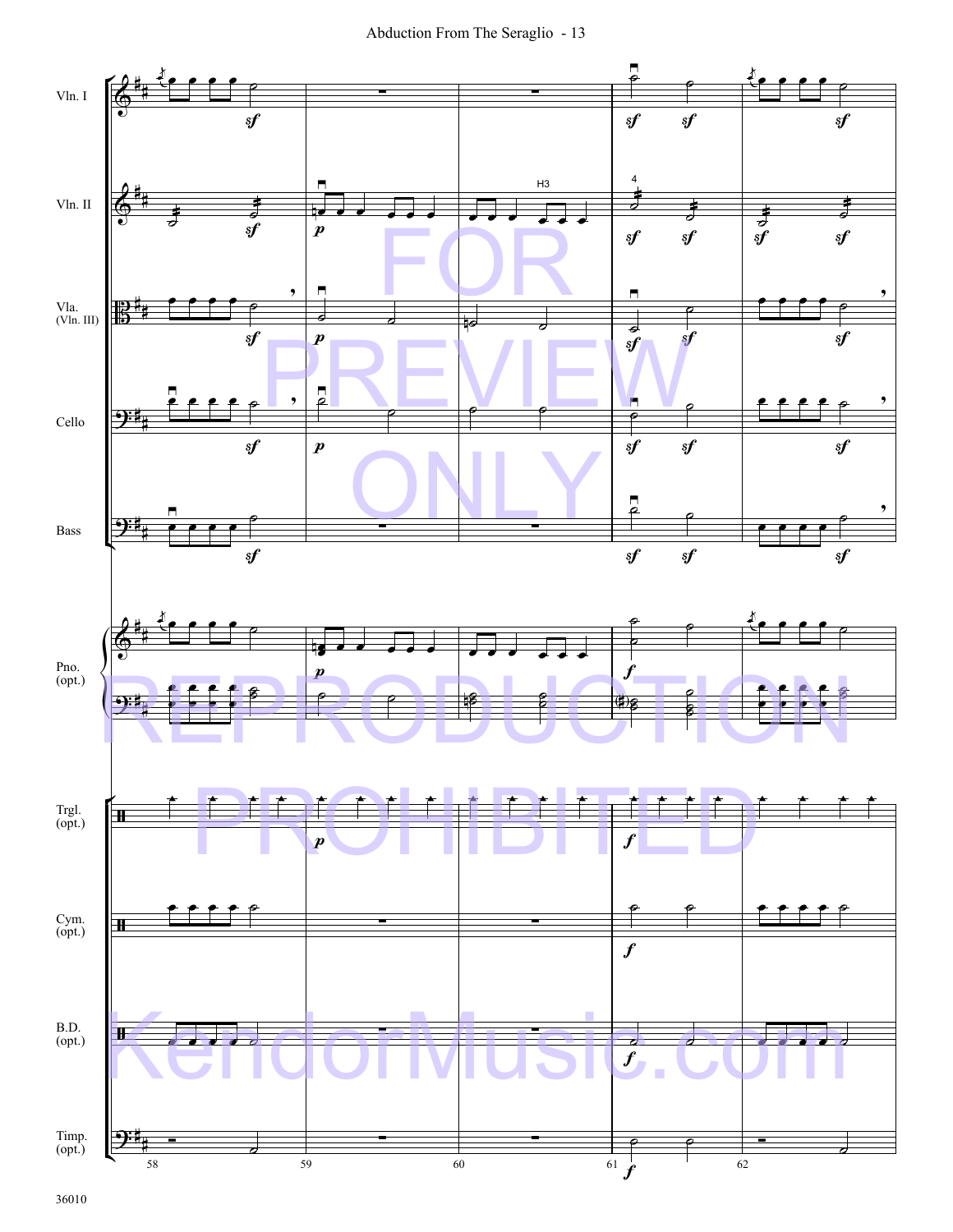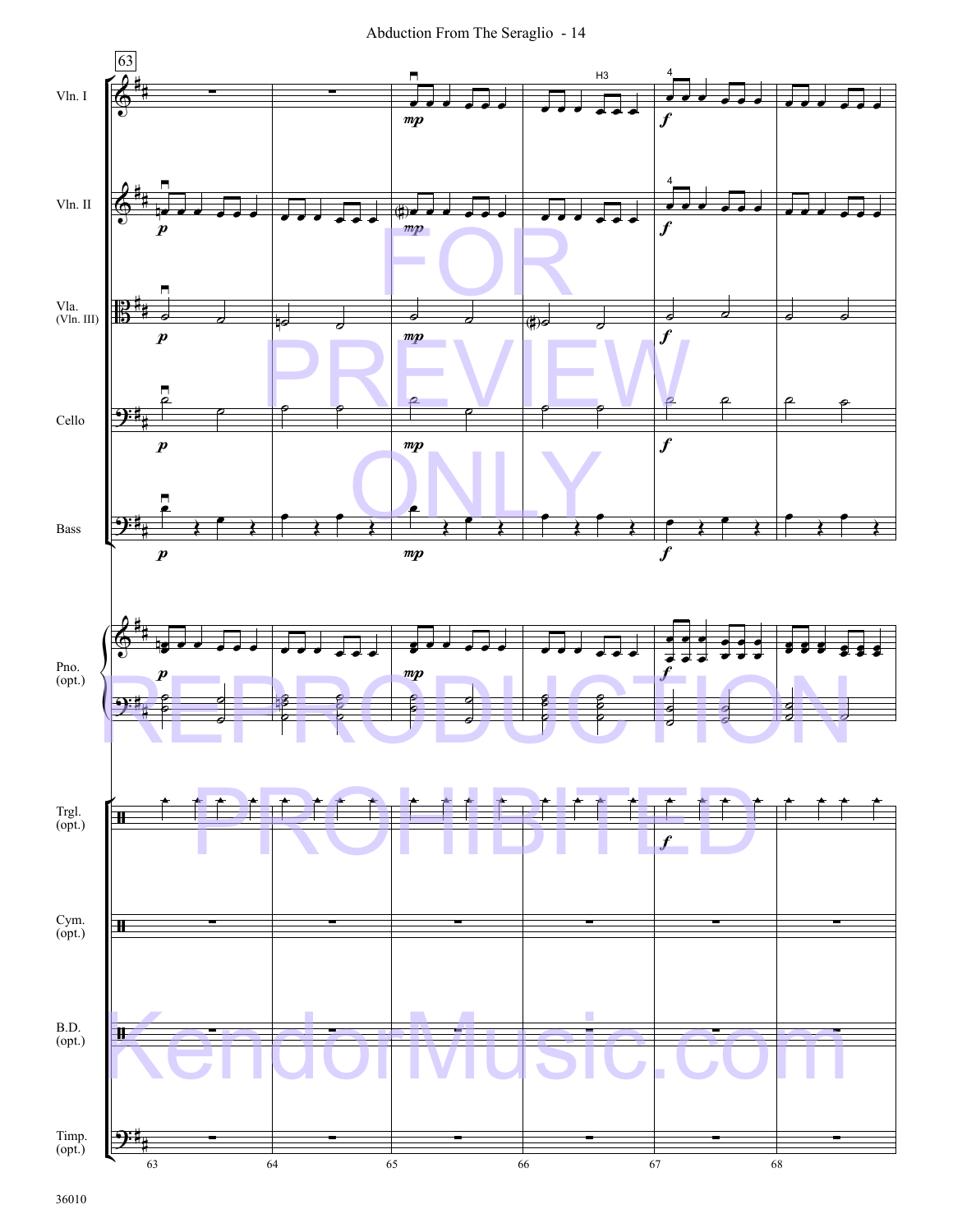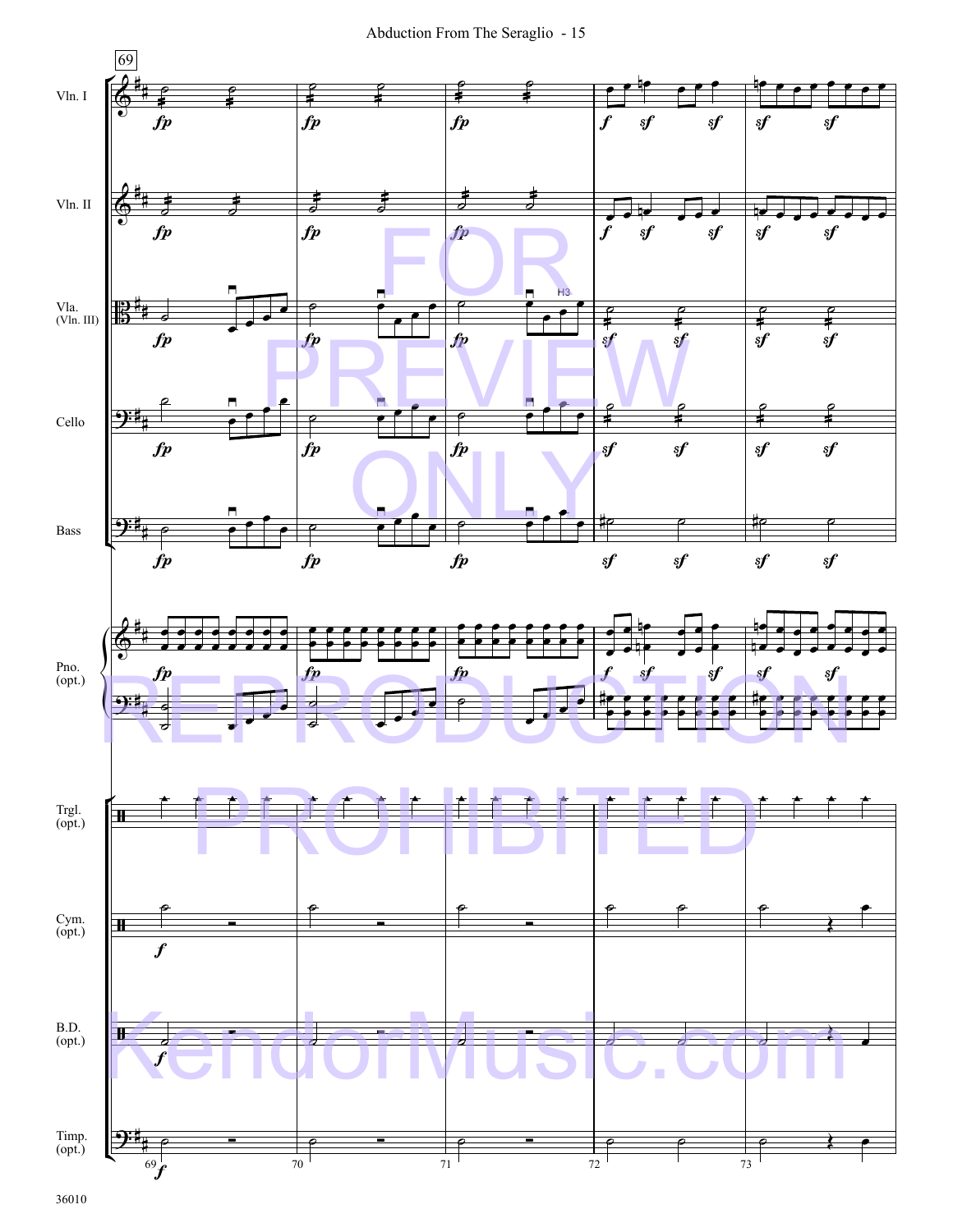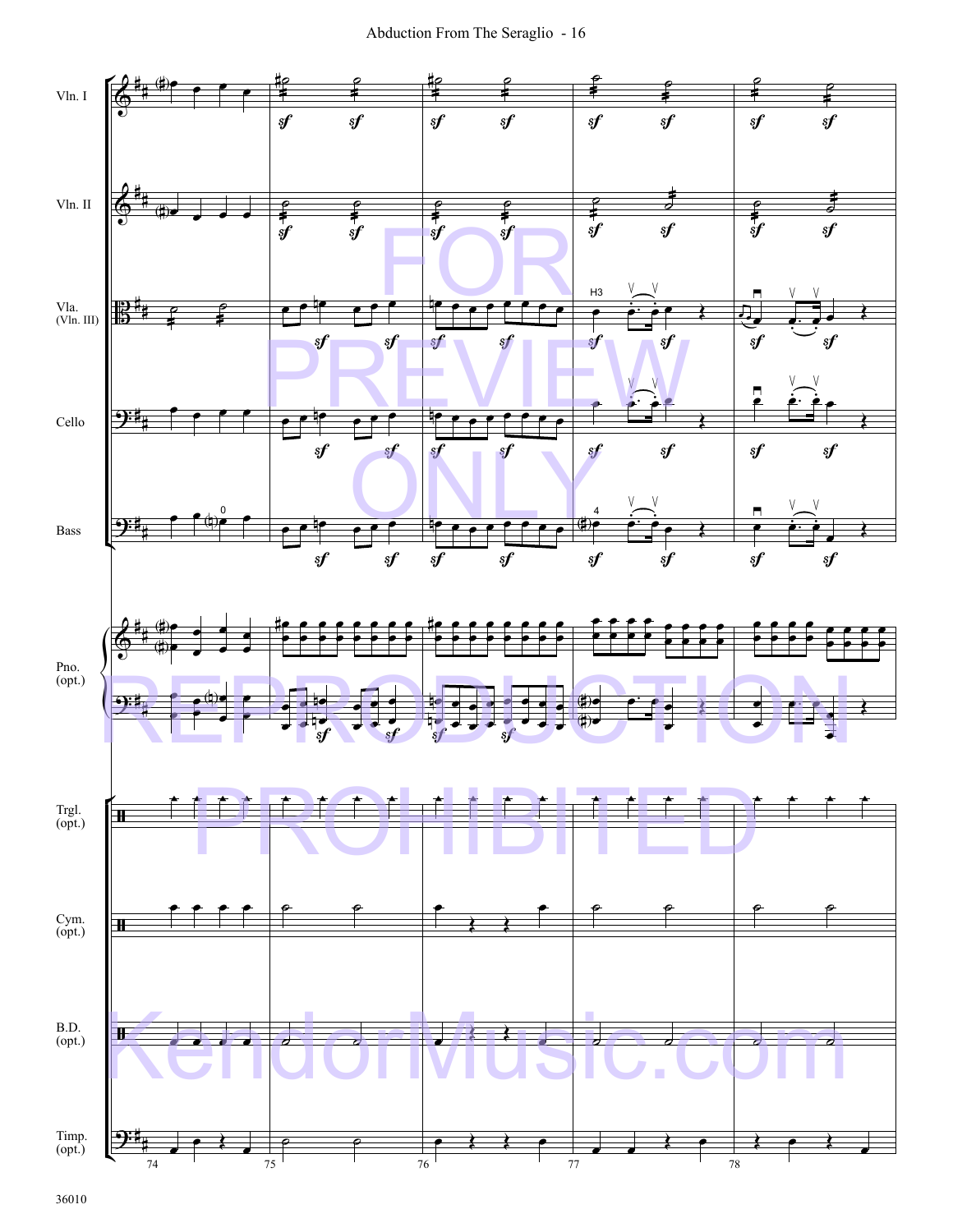Abduction From The Seraglio - 17